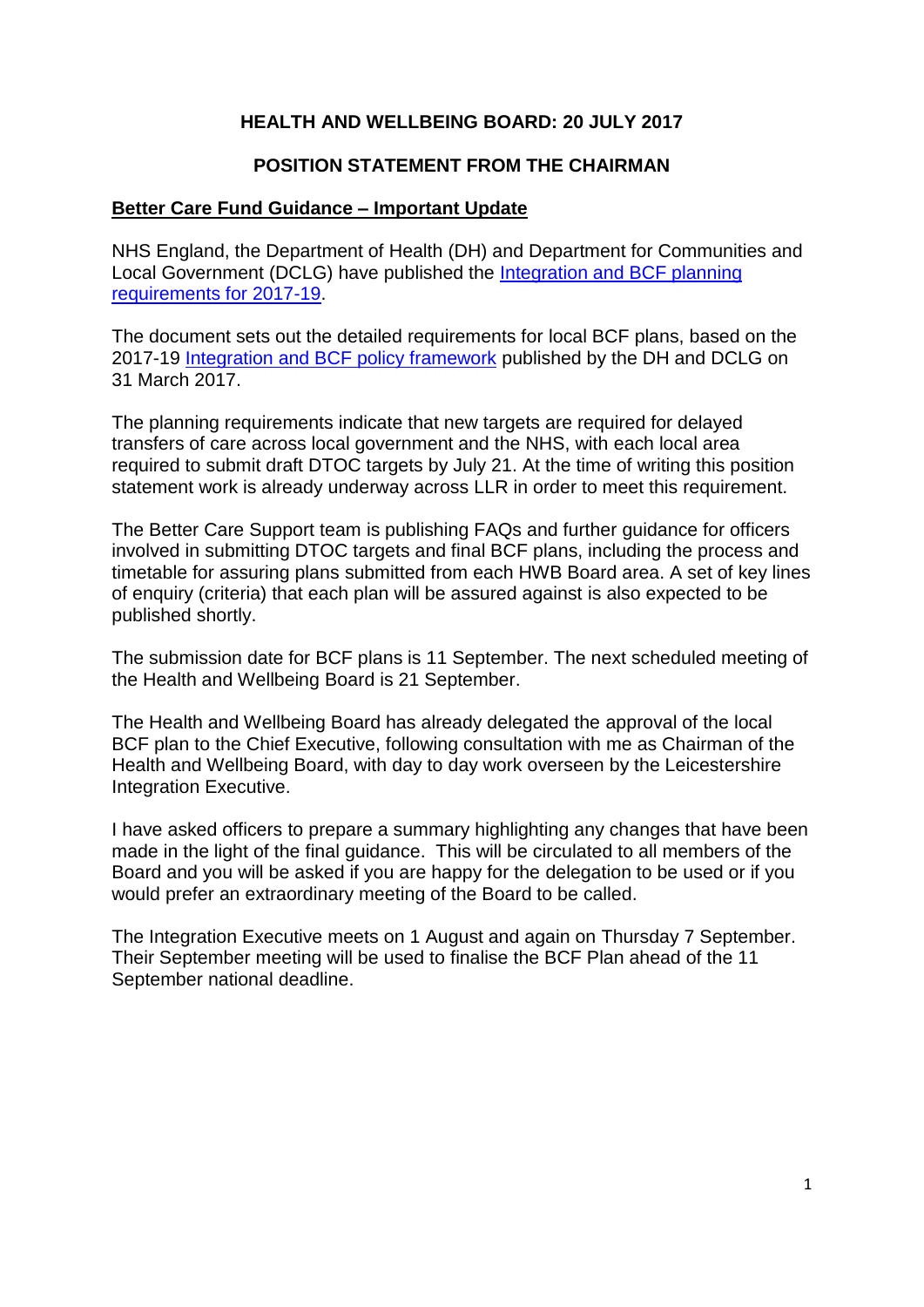## **Health and Wellbeing Board Development Session: 31 July**

The next Board Development Session takes place on 31 July at 3pm in the Framland Committee Room at County Hall. The purpose of the session is as follows:-

- a) To receive an update on the development of Integrated Locality Teams (one of the STP areas where the Health and Wellbeing Board has a lead role);
- b) To co-design the Delivery Plan for the Joint Health and Wellbeing Strategy;
- c) To contribute to the development of the Children and Young People's Plan for Leicestershire;
- d) To contribute to the development of the Whole Life Disability Strategy;

I look forward to seeing you all there.

### **Health Profiles 2017**

Public Health England has published the Health Profiles for 2017. I'm pleased to be able to report that, overall, Leicestershire County has above average health outcomes with our local authority districts rated in the top 10 nationally for three indicators in 2017. Leicestershire performs well in many indicators, with 20 that perform significantly better than the England average,

However, Leicestershire's local authority districts are also rated in the worst 10 nationally for three indicators. There is not an even spread in terms of performance across all local authorities in Leicestershire and there is room to improve the overall health of Leicestershire's population. Issues of concern are as follows:-

- The recorded diabetes indicator performs significantly worse than the England average in three Leicestershire districts (Hinckley and Bosworth, North West Leicestershire and Oadby and Wigston) and in Leicestershire County.
- Blaby, Hinckley and Bosworth, Melton, and North West Leicestershire have significantly worse levels of excess weight in adults compared to England.
- GSCE achievement is significantly worse than England for Hinckley and Bosworth.
- Melton and North West Leicestershire have significantly worse levels of people killed and seriously injured on roads.
- North West Leicestershire remains significantly worse than England for breastfeeding initiation.
- North West Leicestershire has the  $10<sup>th</sup>$  lowest rate nationally for cancer diagnosed at an early stage.
- Melton has one of the highest rates  $(5<sup>th</sup>)$  nationally of excess winter deaths in males.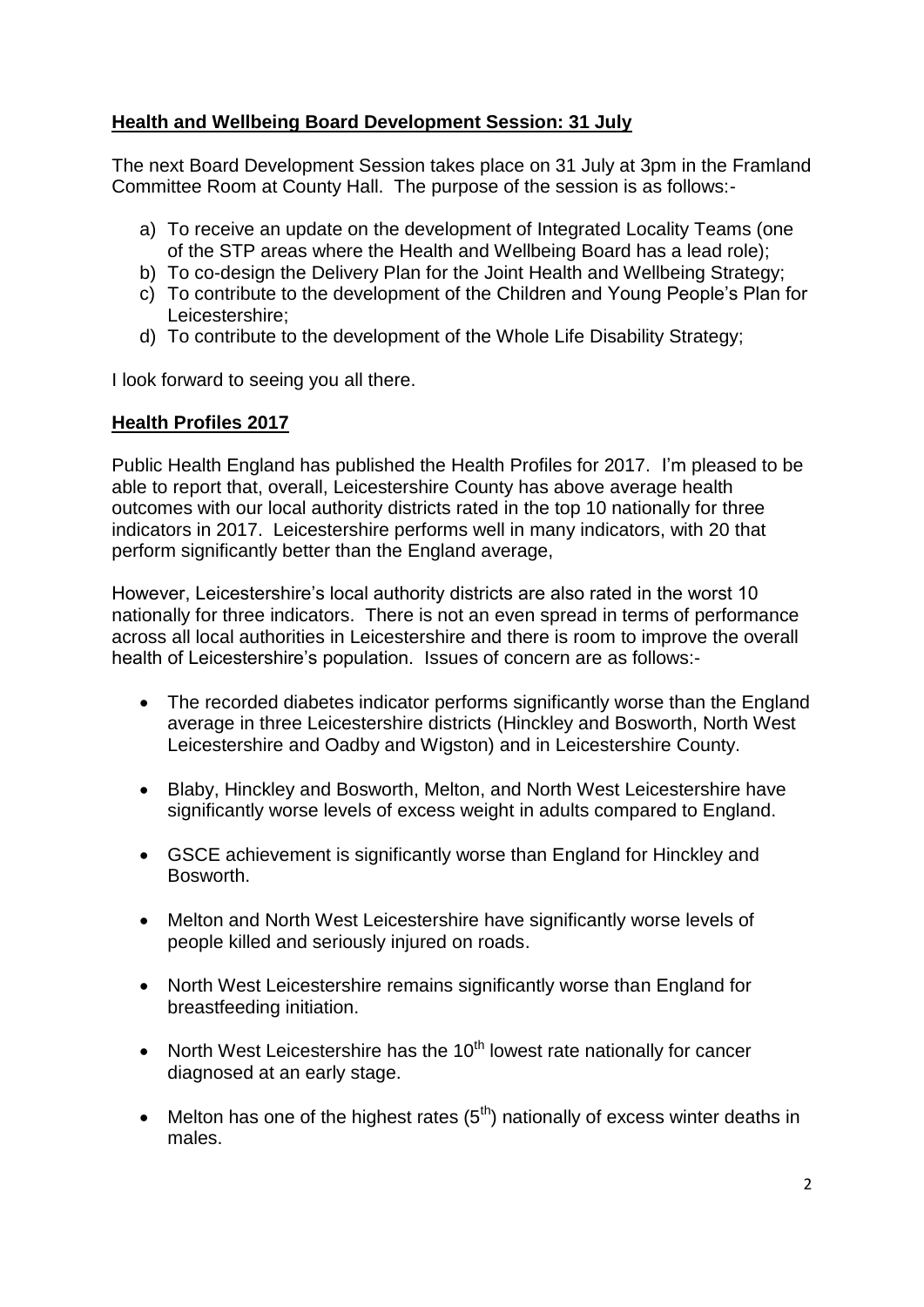$\bullet$  Melton has the 10<sup>th</sup> highest rate nationally for statutory homelessness.

### **Smoking Prevalence**

The latest figures for smoking prevalence show that the prevalence of county smokers has fallen significantly since 2012. Back then, it was estimated that 19.3 per cent of the county population, it now stands at 13.5 per cent.

Whilst this is encouraging news it still means that there are about 60,000 smokers across the county.

### **'Healthier in Mind' Conversation**

The 'Healthier in Mind' conversation has recently been launched by health organisations across Leicester, Leicestershire and Rutland. The intention is to engage as many local people as possible to find out what they think should be the local priorities to improve mental health support. This will form the basis of a mental health strategy for Leicester, Leicestershire and Rutland, owned not only as statutory organisations across health and social care, but with local communities and businesses.

The local focus is currently on:

- helping people to get well and stay well
- expanding support offered by community services and GPs
- giving the best quality care
- challenging mental health stigma
- ensuring mental health is prioritised in the same way as physical health

A short survey is currently available at [www.surveymonkey.com/r/healthierinmind.](http://www.surveymonkey.com/r/healthierinmind) It will close on 15 August. All the responses to the questions will be collected together and used to help shape improvements to services.

All members of the Board are encouraged to publicise this across their networks.

#### **Mental Wellbeing Yellow Book launched by Leicestershire Partnership Trust**

This pioneering yellow bound book is full of signposting and advice around mental wellbeing support, and a collection of 30 stunning poems, art and photography which won LPTs 'I feel better when' competition earlier this year across Leicester, Leicestershire and Rutland.

There will be 10,000 free copies of the LPT Yellow Book, featuring the winning entries, and promoting support for mental wellbeing, distributed across local NHS and mental health support groups, as well as local authorities, museums, cafes, and other public places.

The project is a unique collaboration with mental health arts company *rethinkyourmind*, co-founded by Peter Hirst, lead singer of local band Refuge. He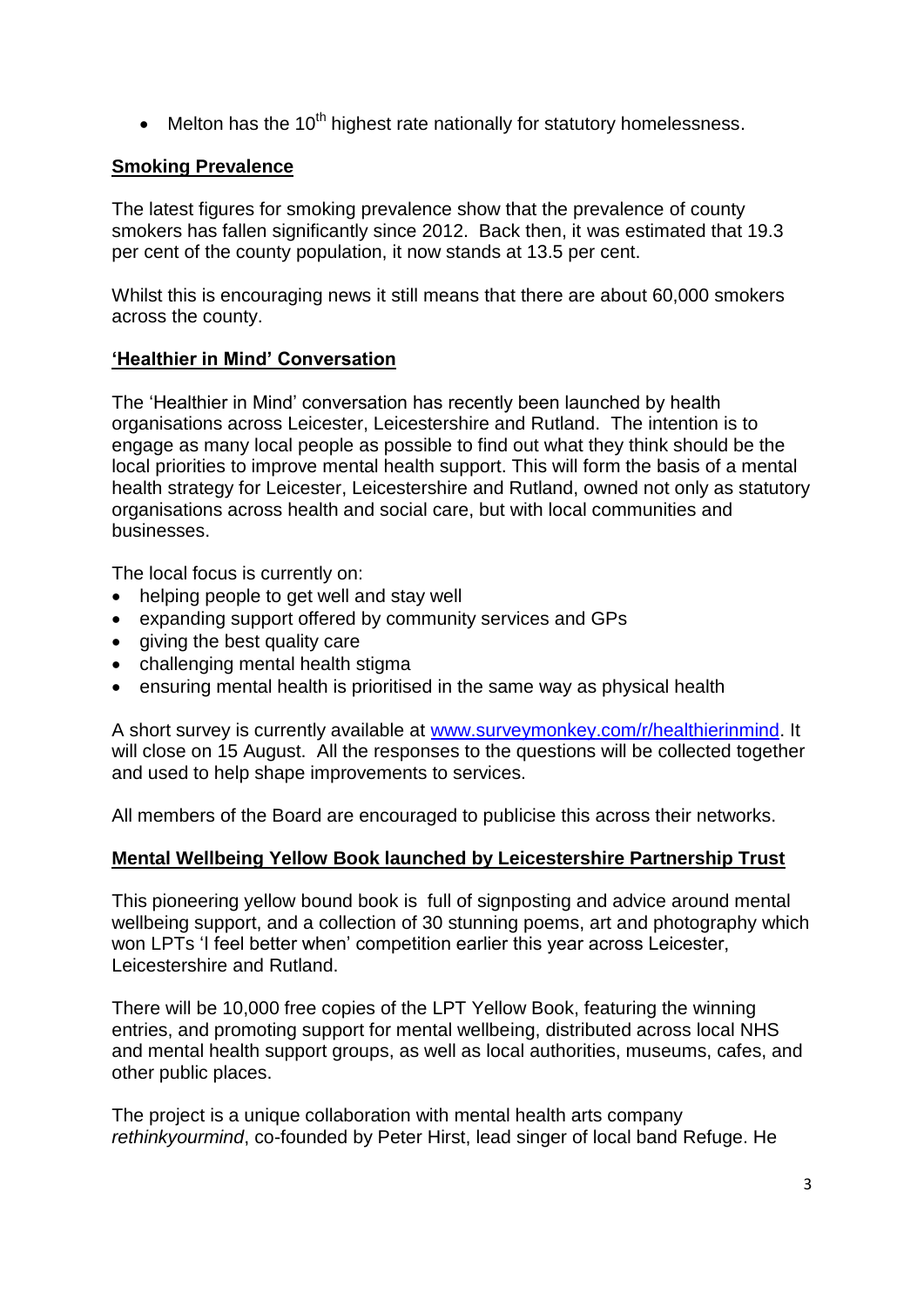created the Yellow Book following his own experience of mental illness, with the aim of producing something that would support people with their wellbeing and recovery.

Details of all winners and their winning entries can be found here: <https://rethinkyourmind.co.uk/the-lpt-yellow-book-2017/>

Please email **communications@leicspart.nhs.uk** if you'd like copies of the Yellow Book.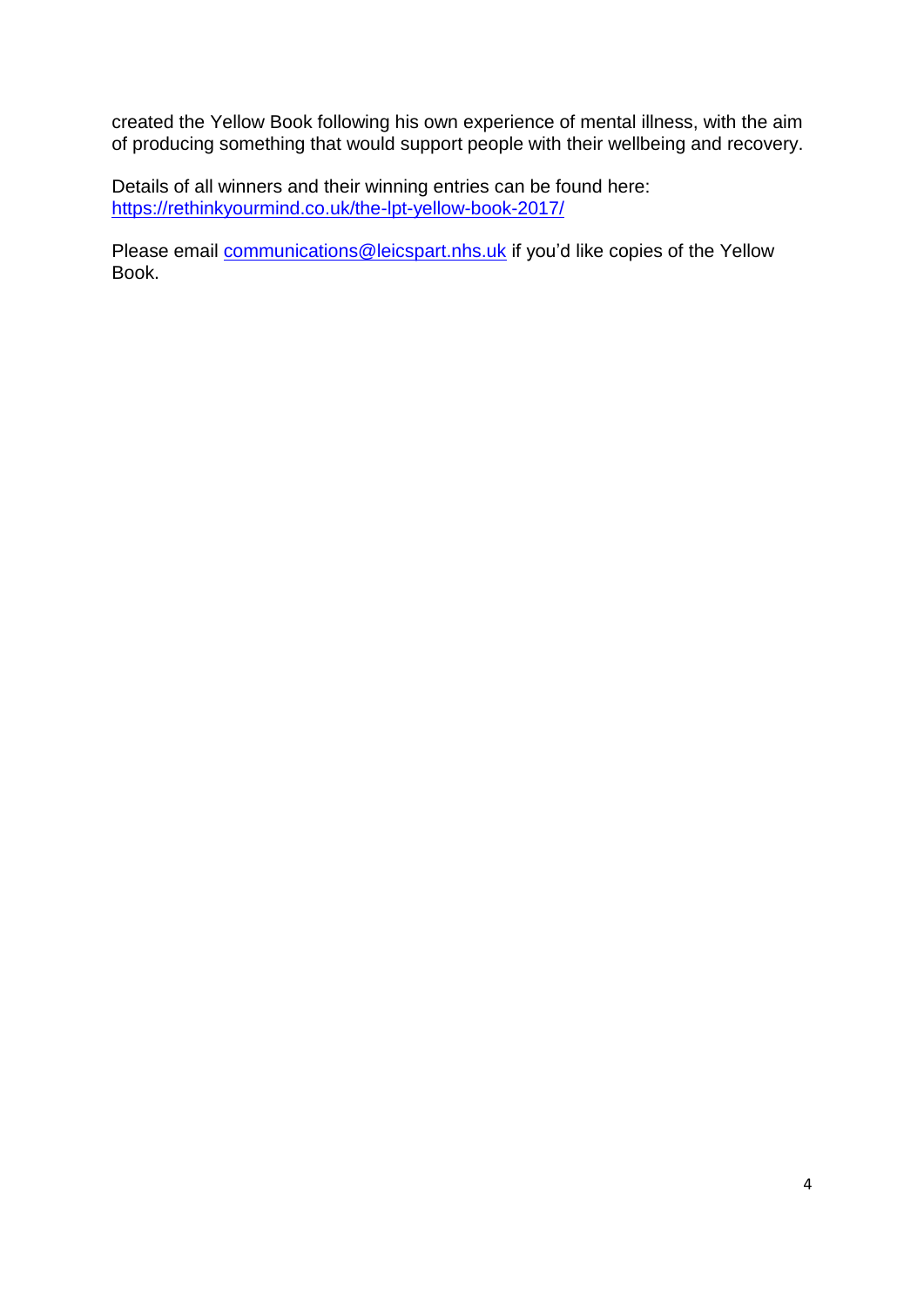## **A SELECTION OF REGIONAL, NATIONAL AND INTERNATIONAL PUBLICATIONS**

## **What makes us Healthy?**

The Health Foundation has launched a series of infographics and accompanying blogs and commentaries to describe and explain the social determinants of health. These determinants include political, social, economic, environmental and cultural factors which shape the conditions in which we are born, grow, live, work and age. The first infographic shows the extent to which health is primarily shaped by factors outside the direct influence of health care and invites us to look at this bigger picture.

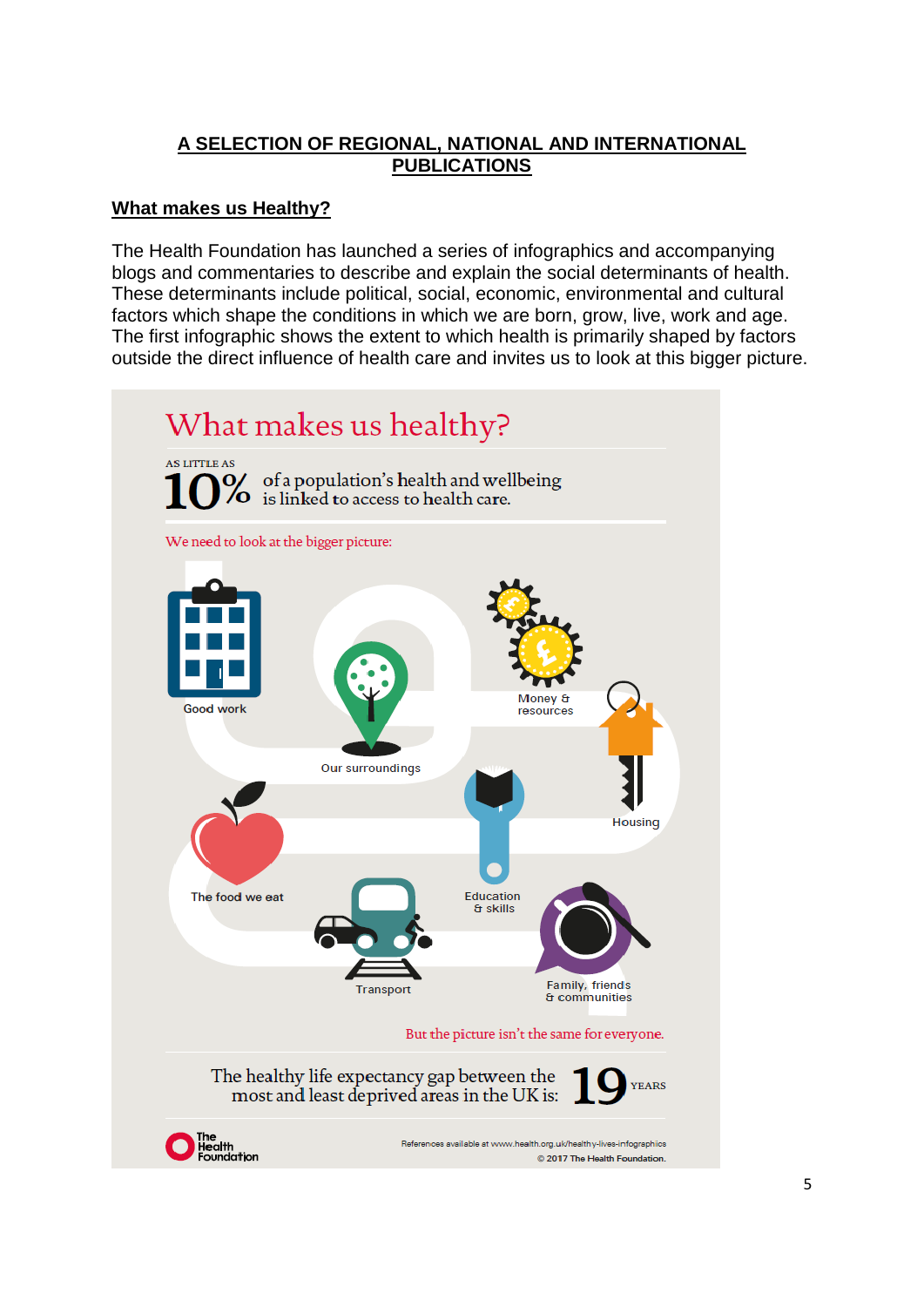For more information please visit:

[http://www.health.org.uk/sites/health/files/170628\\_Infographic\\_Healthy\\_Lives\\_Overa](http://www.health.org.uk/sites/health/files/170628_Infographic_Healthy_Lives_Overarching_case_wider_determinants.pdf?utm_source=The%20King%27s%20Fund%20newsletters&utm_medium=email&utm_campaign=8409697_NEWSL_HWBB%202017-07-03&dm_i=21A8,508YP,FLWOSX,J6V2L,1) [rching\\_case\\_wider\\_determinants.pdf?utm\\_source=The%20King%27s%20Fund%20](http://www.health.org.uk/sites/health/files/170628_Infographic_Healthy_Lives_Overarching_case_wider_determinants.pdf?utm_source=The%20King%27s%20Fund%20newsletters&utm_medium=email&utm_campaign=8409697_NEWSL_HWBB%202017-07-03&dm_i=21A8,508YP,FLWOSX,J6V2L,1) [newsletters&utm\\_medium=email&utm\\_campaign=8409697\\_NEWSL\\_HWBB%20201](http://www.health.org.uk/sites/health/files/170628_Infographic_Healthy_Lives_Overarching_case_wider_determinants.pdf?utm_source=The%20King%27s%20Fund%20newsletters&utm_medium=email&utm_campaign=8409697_NEWSL_HWBB%202017-07-03&dm_i=21A8,508YP,FLWOSX,J6V2L,1) [7-07-03&dm\\_i=21A8,508YP,FLWOSX,J6V2L,1](http://www.health.org.uk/sites/health/files/170628_Infographic_Healthy_Lives_Overarching_case_wider_determinants.pdf?utm_source=The%20King%27s%20Fund%20newsletters&utm_medium=email&utm_campaign=8409697_NEWSL_HWBB%202017-07-03&dm_i=21A8,508YP,FLWOSX,J6V2L,1)

## **Public Health England publishes East Midlands Prospectus 2017/18**

[http://www.emcouncils.gov.uk/write/PHE\\_EM\\_Prospectus\\_2017-2018\\_Final.pdf](http://www.emcouncils.gov.uk/write/PHE_EM_Prospectus_2017-2018_Final.pdf)

The Prospectus sets out the PHE East Midlands priorities for the coming year. The prospectus has been developed through engagement with a range of local partners and describes PHE's current work plan and achievements from last year.

PHE East Midlands is one of PHE's nine Centres including the London integrated Region and Centre. The role of Centres is to provide the PHE contribution to improving and protecting population health at local level working with Directors of Public Health, Local Government colleagues and others including NHS partners.

## **Recent Bulletins from NHS England**

**UK Health Care System Rankings**

[https://www.england.nhs.uk/2017/07/uk-health-system-comes-out-on-top-in-new](https://www.england.nhs.uk/2017/07/uk-health-system-comes-out-on-top-in-new-report/?utm_source=feedburner&utm_medium=email&utm_campaign=Feed%3A+NHSCBoard+%28NHS+England%29)[report/?utm\\_source=feedburner&utm\\_medium=email&utm\\_campaign=Feed%3A+N](https://www.england.nhs.uk/2017/07/uk-health-system-comes-out-on-top-in-new-report/?utm_source=feedburner&utm_medium=email&utm_campaign=Feed%3A+NHSCBoard+%28NHS+England%29) [HSCBoard+%28NHS+England%29](https://www.england.nhs.uk/2017/07/uk-health-system-comes-out-on-top-in-new-report/?utm_source=feedburner&utm_medium=email&utm_campaign=Feed%3A+NHSCBoard+%28NHS+England%29)

# **Announcement on New Ambulance Response Standards**

[https://www.england.nhs.uk/2017/07/new-ambulance-service-standards](https://www.england.nhs.uk/2017/07/new-ambulance-service-standards-announced/?utm_source=feedburner&utm_medium=email&utm_campaign=Feed%3A+NHSCBoard+%28NHS+England%29)[announced/?utm\\_source=feedburner&utm\\_medium=email&utm\\_campaign=Feed%3](https://www.england.nhs.uk/2017/07/new-ambulance-service-standards-announced/?utm_source=feedburner&utm_medium=email&utm_campaign=Feed%3A+NHSCBoard+%28NHS+England%29) [A+NHSCBoard+%28NHS+England%29](https://www.england.nhs.uk/2017/07/new-ambulance-service-standards-announced/?utm_source=feedburner&utm_medium=email&utm_campaign=Feed%3A+NHSCBoard+%28NHS+England%29)

# **Latest National GP Survey results**

https://www.england.nhs.uk/2017/07/8-out-of-10-patients-are-positive-about-gpsnew-

survey/?utm\_source=feedburner&utm\_medium=email&utm\_campaign=Feed%3A+N HSCBoard+%28NHS+England%29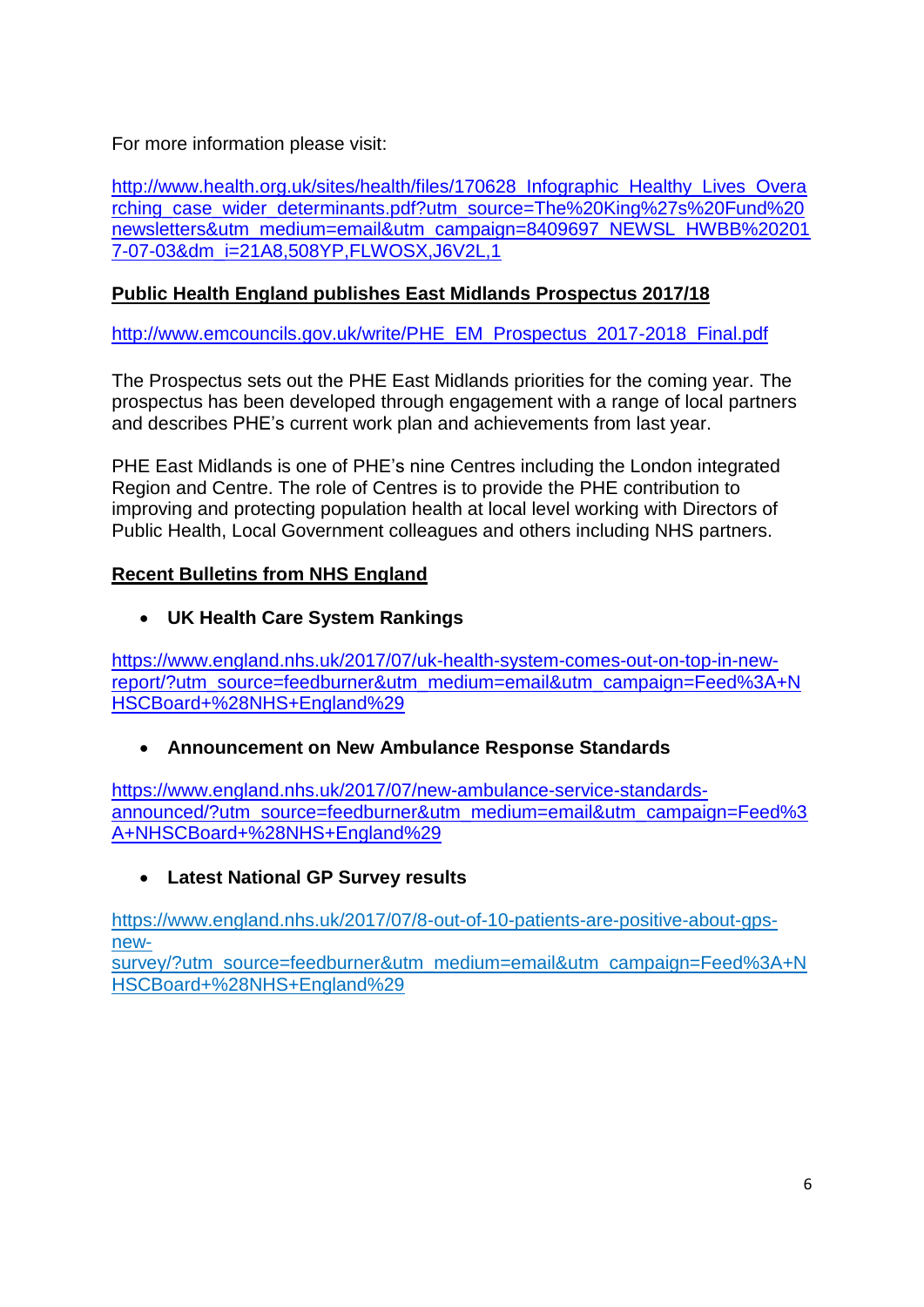## **Autism self assessment framework exercise**

This report presents the findings from the fourth autism self-assessment exercise carried out by local authorities (LAs) between July and November 2016. It shows the LAs progress towards meeting the requirements of the Autism Act. The report is accompanied by personal stories from self-advocates, their families' and carers.

### To view the report please visit

[https://www.gov.uk/government/uploads/system/uploads/attachment\\_data/file/62123](https://www.gov.uk/government/uploads/system/uploads/attachment_data/file/621233/Autism_self_assessment_framework_2016_report.pdf?utm_source=The%20King%27s%20Fund%20newsletters&utm_medium=email&utm_campaign=8409697_NEWSL_HWBB%202017-07-03&dm_i=21A8,508YP,FLWOSX,J5Y05,1) [3/Autism\\_self\\_assessment\\_framework\\_2016\\_report.pdf?utm\\_source=The%20King](https://www.gov.uk/government/uploads/system/uploads/attachment_data/file/621233/Autism_self_assessment_framework_2016_report.pdf?utm_source=The%20King%27s%20Fund%20newsletters&utm_medium=email&utm_campaign=8409697_NEWSL_HWBB%202017-07-03&dm_i=21A8,508YP,FLWOSX,J5Y05,1) [%27s%20Fund%20newsletters&utm\\_medium=email&utm\\_campaign=8409697\\_NE](https://www.gov.uk/government/uploads/system/uploads/attachment_data/file/621233/Autism_self_assessment_framework_2016_report.pdf?utm_source=The%20King%27s%20Fund%20newsletters&utm_medium=email&utm_campaign=8409697_NEWSL_HWBB%202017-07-03&dm_i=21A8,508YP,FLWOSX,J5Y05,1) [WSL\\_HWBB%202017-07-03&dm\\_i=21A8,508YP,FLWOSX,J5Y05,1](https://www.gov.uk/government/uploads/system/uploads/attachment_data/file/621233/Autism_self_assessment_framework_2016_report.pdf?utm_source=The%20King%27s%20Fund%20newsletters&utm_medium=email&utm_campaign=8409697_NEWSL_HWBB%202017-07-03&dm_i=21A8,508YP,FLWOSX,J5Y05,1)

### **Air pollution: outdoor air quality and health**

This NICE guideline covers road-traffic-related air pollution and its links to ill health. It aims to improve air quality and so prevent a range of health conditions and deaths.

For information please visit

[https://www.nice.org.uk/guidance/ng70?utm\\_source=The%20King%27s%20Fund%2](https://www.nice.org.uk/guidance/ng70?utm_source=The%20King%27s%20Fund%20newsletters&utm_medium=email&utm_campaign=8409697_NEWSL_HWBB%202017-07-03&dm_i=21A8,508YP,FLWOSX,J5XYO,1) [0newsletters&utm\\_medium=email&utm\\_campaign=8409697\\_NEWSL\\_HWBB%2020](https://www.nice.org.uk/guidance/ng70?utm_source=The%20King%27s%20Fund%20newsletters&utm_medium=email&utm_campaign=8409697_NEWSL_HWBB%202017-07-03&dm_i=21A8,508YP,FLWOSX,J5XYO,1) [17-07-03&dm\\_i=21A8,508YP,FLWOSX,J5XYO,1](https://www.nice.org.uk/guidance/ng70?utm_source=The%20King%27s%20Fund%20newsletters&utm_medium=email&utm_campaign=8409697_NEWSL_HWBB%202017-07-03&dm_i=21A8,508YP,FLWOSX,J5XYO,1)

### **LGA survey of Councillor's views of STPs**

This survey considers the overall experience and engagement of councillors in understanding and influencing local STP programmes, the overall influence they have on shaping health and care in their local areas, including via Health and Wellbeing Boards and their confidence in local plans delivering change.

[https://www.local.gov.uk/sites/default/files/documents/1%2066%20STP%20survey%](https://www.local.gov.uk/sites/default/files/documents/1%2066%20STP%20survey%20findings_v03_web_0.pdf?utm_source=The%20King%27s%20Fund%20newsletters&utm_medium=email&utm_campaign=8429551_NEWSL_ICB_2017_07_12&dm_i=21A8,50OA7,FLWOSX,J9X24,1) [20findings\\_v03\\_web\\_0.pdf?utm\\_source=The%20King%27s%20Fund%20newsletter](https://www.local.gov.uk/sites/default/files/documents/1%2066%20STP%20survey%20findings_v03_web_0.pdf?utm_source=The%20King%27s%20Fund%20newsletters&utm_medium=email&utm_campaign=8429551_NEWSL_ICB_2017_07_12&dm_i=21A8,50OA7,FLWOSX,J9X24,1) [s&utm\\_medium=email&utm\\_campaign=8429551\\_NEWSL\\_ICB\\_2017\\_07\\_12&dm\\_i=](https://www.local.gov.uk/sites/default/files/documents/1%2066%20STP%20survey%20findings_v03_web_0.pdf?utm_source=The%20King%27s%20Fund%20newsletters&utm_medium=email&utm_campaign=8429551_NEWSL_ICB_2017_07_12&dm_i=21A8,50OA7,FLWOSX,J9X24,1) [21A8,50OA7,FLWOSX,J9X24,1](https://www.local.gov.uk/sites/default/files/documents/1%2066%20STP%20survey%20findings_v03_web_0.pdf?utm_source=The%20King%27s%20Fund%20newsletters&utm_medium=email&utm_campaign=8429551_NEWSL_ICB_2017_07_12&dm_i=21A8,50OA7,FLWOSX,J9X24,1)

#### **Latest Localis report considers where next for integration?**

This report suggests that health and social care integration has a future but it is dependent on moving away from structural integration and reliance on central policy direction. It concludes that the issue of funding and financial sustainability is critical but can only be influenced locally and by building on greater person-centred care. The report makes four strategic recommendations and six policy recommendations to support integration.

[http://www.localis.org.uk/wp-content/uploads/2017/07/HASC-report](http://www.localis.org.uk/wp-content/uploads/2017/07/HASC-report-final.pdf?utm_source=The%20King%27s%20Fund%20newsletters&utm_medium=email&utm_campaign=8429551_NEWSL_ICB_2017_07_12&dm_i=21A8,50OA7,FLWOSX,J9405,1)[final.pdf?utm\\_source=The%20King%27s%20Fund%20newsletters&utm\\_medium=e](http://www.localis.org.uk/wp-content/uploads/2017/07/HASC-report-final.pdf?utm_source=The%20King%27s%20Fund%20newsletters&utm_medium=email&utm_campaign=8429551_NEWSL_ICB_2017_07_12&dm_i=21A8,50OA7,FLWOSX,J9405,1) [mail&utm\\_campaign=8429551\\_NEWSL\\_ICB\\_2017\\_07\\_12&dm\\_i=21A8,50OA7,FLW](http://www.localis.org.uk/wp-content/uploads/2017/07/HASC-report-final.pdf?utm_source=The%20King%27s%20Fund%20newsletters&utm_medium=email&utm_campaign=8429551_NEWSL_ICB_2017_07_12&dm_i=21A8,50OA7,FLWOSX,J9405,1) [OSX,J9405,1](http://www.localis.org.uk/wp-content/uploads/2017/07/HASC-report-final.pdf?utm_source=The%20King%27s%20Fund%20newsletters&utm_medium=email&utm_campaign=8429551_NEWSL_ICB_2017_07_12&dm_i=21A8,50OA7,FLWOSX,J9405,1)